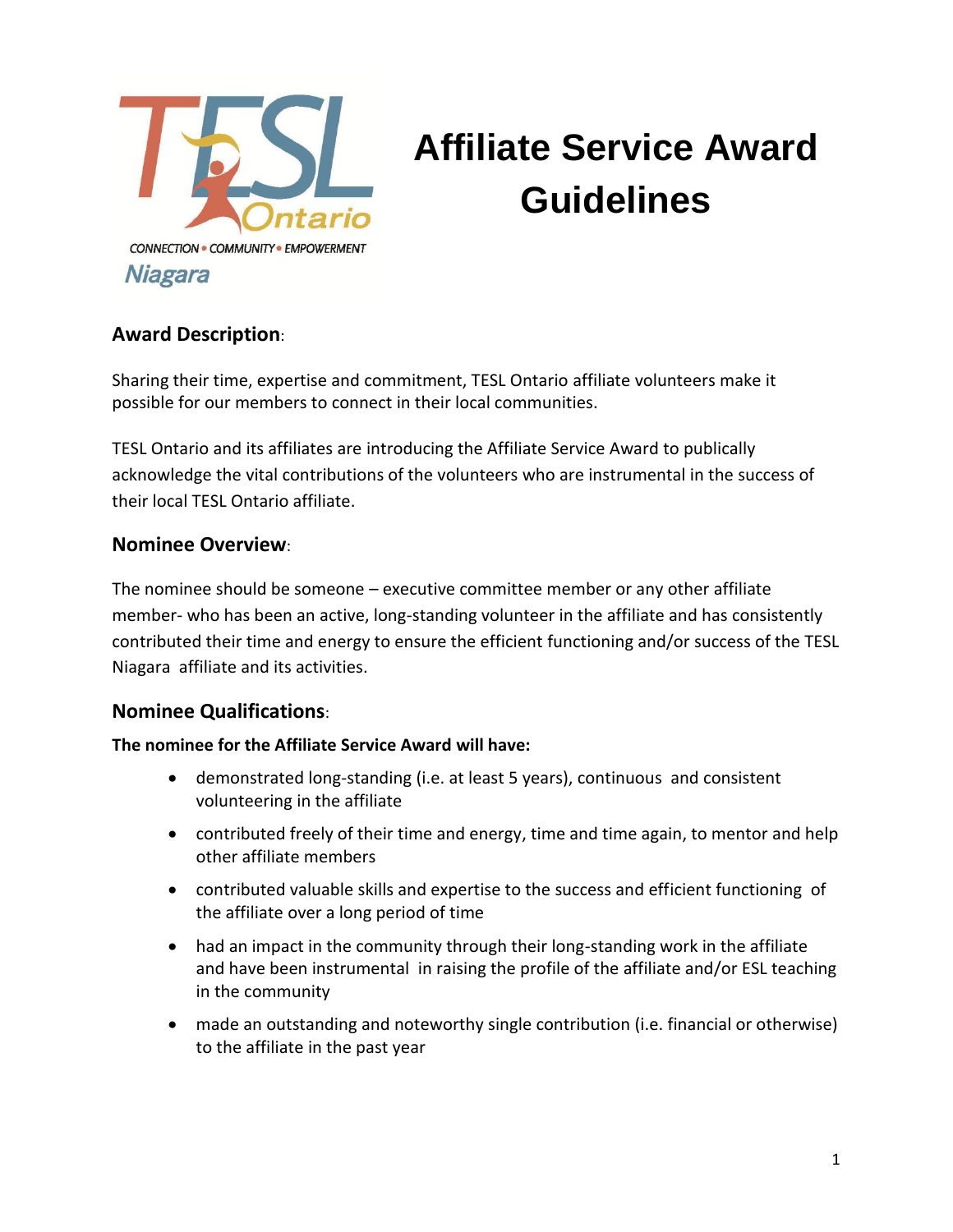

# **Affiliate Service Award Nomination Evaluation**

### **Guiding principles:**

At TESL Niagara, all individuals responsible for voting on Affiliate Service Award nominations are held to the highest standards of fairness, accuracy and integrity, with the clear expectation that all nominations are to be treated equally.

#### **Impartiality**:

TESL Niagara will make every effort to avoid conflicts of interest in the voting process. In the event that a vote is required in a situation of multiple nominations, any individuals who may have submitted an nomination or seconded a nomination will remove themselves from the voting process.

### **Nomination Evaluation and Voting**:

- A nomination committee will be formed with the express purpose of reviewing any nominations that are received.
- The nomination committee will assess each nomination to ensure that the nomination meets all of the award requirements.
- In the event of multiple eligible nominations, the TESL Niagara Executive will cast a secret vote to determine the recipient of the award.

### **Conflict of Interest**:

Any individuals involved with the assessment process of the nominations must declare a conflict of interest if they were at all involved with the submission of the nomination or if they seconded the nomination.

Family members of Affiliate Service Award Nominee cannot make or second a nomination.